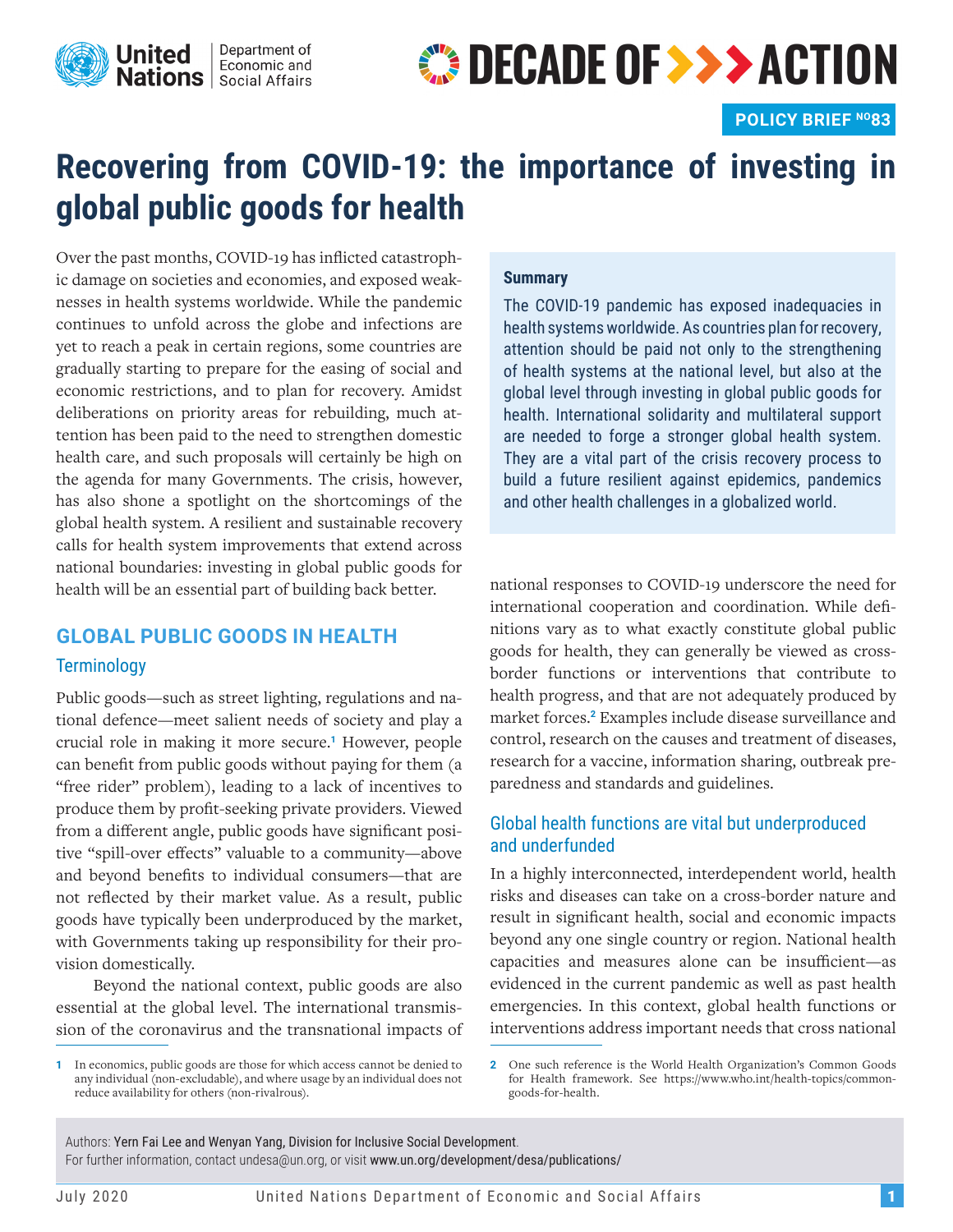boundaries, generating large societal benefits for all countries and their citizens. However, not only are the markets unable to sufficiently provide such functions, so too has collective action to do so among countries been lacking.

The state of underinvestment in global health functions can be seen in the 2014-2016 Ebola epidemic in West Africa: there was no rapid diagnostic test, treatment or vaccine, and surveillance and preparedness systems were found inadequate (Yamey and others, 2019). The episode illustrated how the world was unprepared to deal effectively with epidemics and pandemics, and other largescale health challenges that might emerge in the future.

Likewise, the global response to COVID-19 thus far has been hampered by years of underinvestment in the global health system. Studies indicate that only about a quarter of all donor financing for health is directed to global health functions (Schäferhoff and others, 2019). In 2017 this amount stood at  $\frac{2}{7}$  billion (out of a  $\frac{2}{4}$  billion total in donor health financing), but conservative estimates point to the need for an additional \$9.5 billion annually (Yamey and others, 2019). Such figures are dwarfed in comparison to the magnitude of damages and farreaching impacts that can result from major global health emergencies. Even prior to the current pandemic, a 2018 study had estimated expected annual losses from pandemic risk alone at \$500 billion, or 0.6 per cent of global income (Fan, Jamison and Summers, 2018). For a world economy grappling with the devastation of COVID-19, the IMF forecasts a 4.9 per cent contraction of global GDP in 2020, while UN (2020) projections estimate that output losses over 2020 and 2021 could amount to \$8.5 trillion, wiping out the cumulative gains of the previous four years; this is on top of the loss of over half a million lives so far.

Against the backdrop of COVID-19 and the experiences of past outbreaks, there is clear evidence of a dire need for global public goods in health. More robust surveillance and preparedness systems, for instance, will greatly aid the containment of outbreaks, particularly across borders. Stronger global institutional structures facilitate inter-country coordination and mobilization of resources, and are vital in reducing time delays between the onset of an emergency and the rolling out of international response measures. Global information sharing and resources for disease research can help plug knowledge and treatment gaps, especially in areas persistently unaddressed by the markets.**<sup>3</sup>**

The benefits of coordinated global action to supply

global public goods in health will accrue to all, and will be more efficient and less costly for each country than if individual countries or regions were to produce them alone. While application in the arena of communicable diseases is most visible given the current context, these goods greatly complement domestic health systems in combatting illnesses and improving overall human health, and thus also play a significant role in the achievement of Sustainable Development Goal (SDG) 3 on health.

## **INTERNATIONAL SOLIDARITY AND MULTILATERALISM AS THE WAY FORWARD**

Even as COVID-19 continues to unfold, the world must learn from its lessons—and those of past health emergencies—and come together in solidarity to forge a stronger global health system as we strive to build a more inclusive and resilient future. Doing so will entail the enhancement of global health functions including—but not limited to those vital to the control of epidemics and pandemics, as well as their diagnosis and treatment. Most immediately, international cooperation should facilitate public access to data and research on COVID-19, and seek to ensure accessibility and affordability for all once a vaccine is available.

Indeed, there is a rising call for making the successful COVID-19 vaccine a global public good. Given how easily COVID-19 spreads across national boundaries, and analysis based on real-time US data showing how health concerns continue to undermine the effectiveness of stimulus measures and easing of lockdowns**4**, a safe and effective vaccine seems to be the key to economic recovery and an arrest of the reversal of progress in many SDGs. In June, Gavi (a global public-private health partnership) launched the *Advance Market Commitment for COVID-19 Vaccines*, a financing instrument incentivizing manufacturers to produce sufficient vaccine quantities and ensure equitable access for developing countries.**<sup>5</sup>** Multi-stakeholder support for the initiative will mark an important contribution toward making the eventual vaccine a global public good.

Strong, clear commitment from the global community is required also to secure financing for global public goods in health for the long-term, beyond the immediate recovery period. This should be part and parcel of a strategy for a better recovery from COVID-19. In the wake of the Ebola outbreak, international donor financing for

**<sup>3</sup>** For example, no vaccine was available at the point of the Ebola outbreak in 2014, almost 40 years after the discovery of the virus.

**<sup>4</sup>** For example, see Chetty and others (2020).

**<sup>5</sup>** See https://www.gavi.org/news/media-room/gavi-launches-innovativefinancing-mechanism-access-covid-19-vaccines.